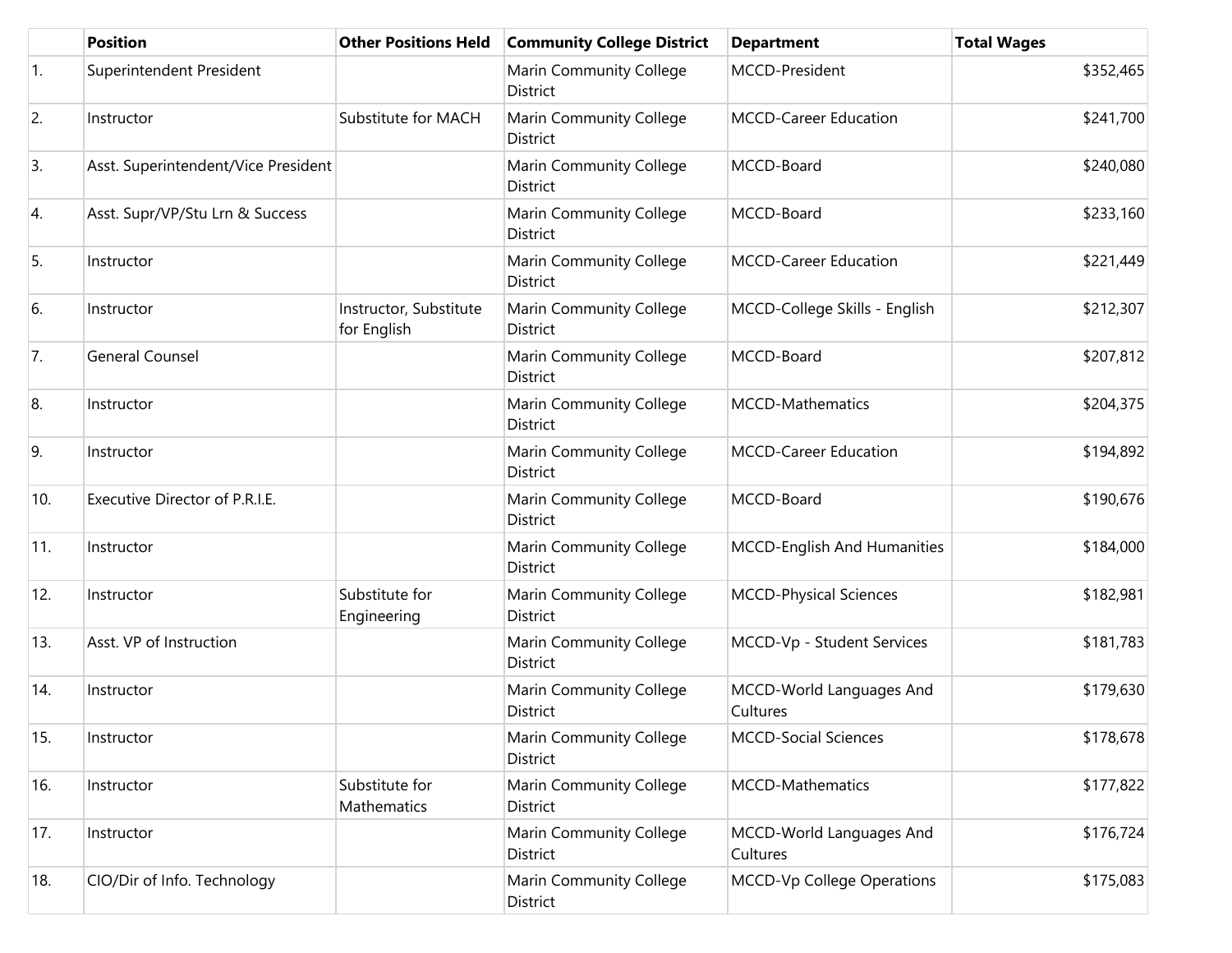| 19. | Director of Fiscal Services    |                               | Marin Community College<br>District        | <b>MCCD-Vp College Operations</b>  | \$171,750 |
|-----|--------------------------------|-------------------------------|--------------------------------------------|------------------------------------|-----------|
| 20. | Instructor                     |                               | Marin Community College<br>District        | MCCD-Physical Education            | \$169,913 |
| 21. | Counselor                      |                               | Marin Community College<br>District        | MCCD-Eops B                        | \$169,867 |
| 22. | Instructor                     | Counselor                     | Marin Community College<br>District        | MCCD-Counseling                    | \$169,150 |
| 23. | Instructor                     |                               | Marin Community College<br>District        | MCCD-Mathematics                   | \$167,969 |
| 24. | Dean of Arts and Humanities    |                               | Marin Community College<br>District        | MCCD-Vp - Student Services         | \$166,554 |
| 25. | Instructor                     | Substitute for<br>Sociology   | Marin Community College<br><b>District</b> | <b>MCCD-Behavioral Sciences</b>    | \$165,424 |
| 26. | Instructor                     |                               | Marin Community College<br>District        | <b>MCCD-English And Humanities</b> | \$164,562 |
| 27. | Chief of Police/Dir. of Safety |                               | Marin Community College<br>District        | MCCD-Vp College Operations         | \$163,918 |
| 28. | Instructor                     | Substitute for PSY            | Marin Community College<br>District        | <b>MCCD-Behavioral Sciences</b>    | \$163,060 |
| 29. | Instructor                     |                               | Marin Community College<br>District        | MCCD-English And Humanities        | \$159,865 |
| 30. | Dean of Enrollment Management  |                               | Marin Community College<br>District        | MCCD-Vp - Student Services         | \$159,163 |
| 31. | Dir SS - Kinesiology & Ath     |                               | Marin Community College<br>District        | MCCD-Vp - Student Services         | \$158,672 |
| 32. | Instructor                     |                               | Marin Community College<br>District        | MCCD-Communication                 | \$157,424 |
| 33. | Instructor                     | Substitute for<br>Mathematics | Marin Community College<br>District        | <b>MCCD-Mathematics</b>            | \$156,652 |
| 34. | Dean of Educ Success Programs  |                               | Marin Community College<br>District        | MCCD-Vp - Student Services         | \$156,532 |
| 35. | Dir of HR                      |                               | Marin Community College<br>District        | MCCD-Vp College Operations         | \$155,966 |
| 36. | Instructor-PHSDR               |                               | Marin Community College<br>District        | <b>MCCD-Career Education</b>       | \$155,854 |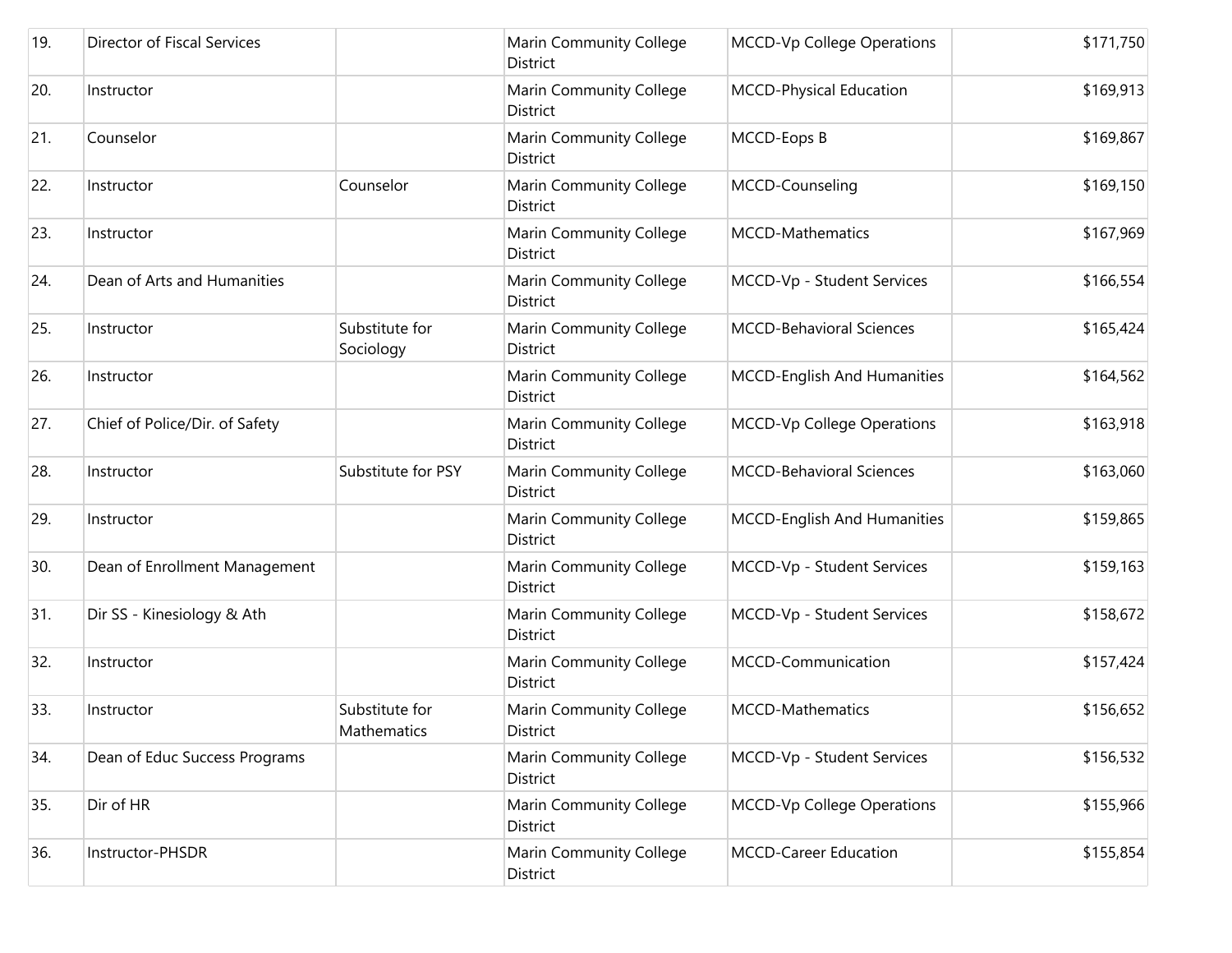| 37. | Instructor                     |                                              | Marin Community College<br>District        | <b>MCCD-English And Humanities</b> | \$155,847 |
|-----|--------------------------------|----------------------------------------------|--------------------------------------------|------------------------------------|-----------|
| 38. | Dir Facilities Pln & M&O       |                                              | Marin Community College<br><b>District</b> | MCCD-Vp College Operations         | \$155,822 |
| 39. | Dean of Math and Sciences      |                                              | Marin Community College<br>District        | MCCD-Vp - Student Services         | \$155,625 |
| 40. | Instructor                     |                                              | <b>Marin Community College</b><br>District | <b>MCCD-Mathematics</b>            | \$154,370 |
| 41. | Instructor                     | Instructor                                   | Marin Community College<br><b>District</b> | <b>MCCD-Performing Arts</b>        | \$152,478 |
| 42. | Dir. Capital Projects          |                                              | Marin Community College<br>District        | MCCD-Vp College Operations         | \$151,215 |
| 43. | Instructor                     | Instructor                                   | Marin Community College<br><b>District</b> | <b>MCCD-Physical Sciences</b>      | \$150,580 |
| 44. | Instructor                     |                                              | Marin Community College<br><b>District</b> | MCCD-Career Education              | \$150,420 |
| 45. | Senior Systems Analyst         |                                              | Marin Community College<br><b>District</b> | <b>MCCD-Information Technology</b> | \$150,298 |
| 46. | Dir SS - Activities & Advocacy |                                              | Marin Community College<br>District        | MCCD-Vp - Student Services         | \$149,330 |
| 47. | Systems Engineer               |                                              | Marin Community College<br>District        | <b>MCCD-Information Technology</b> | \$148,884 |
| 48. | Dir SS - Stu Accessibility Svc |                                              | Marin Community College<br><b>District</b> | MCCD-Vp - Student Services         | \$146,588 |
| 49. | <b>Systems Analyst</b>         |                                              | Marin Community College<br><b>District</b> | MCCD-Information Technology        | \$145,503 |
| 50. | Instructor                     |                                              | Marin Community College<br>District        | MCCD-College Skills - English      | \$145,166 |
| 51. | Counselor                      | Counselor                                    | <b>Marin Community College</b><br>District | MCCD-Counseling                    | \$144,936 |
| 52. | Instructor                     | Substitute for Nursing                       | Marin Community College<br>District        | MCCD-Nursing                       | \$144,891 |
| 53. | Instructor                     | Instructor, Substitute<br>for Credit ESL/Wr. | Marin Community College<br>District        | MCCD-College Skills - English      | \$144,700 |
| 54. | Instructor                     |                                              | Marin Community College<br>District        | <b>MCCD-Physical Sciences</b>      | \$143,380 |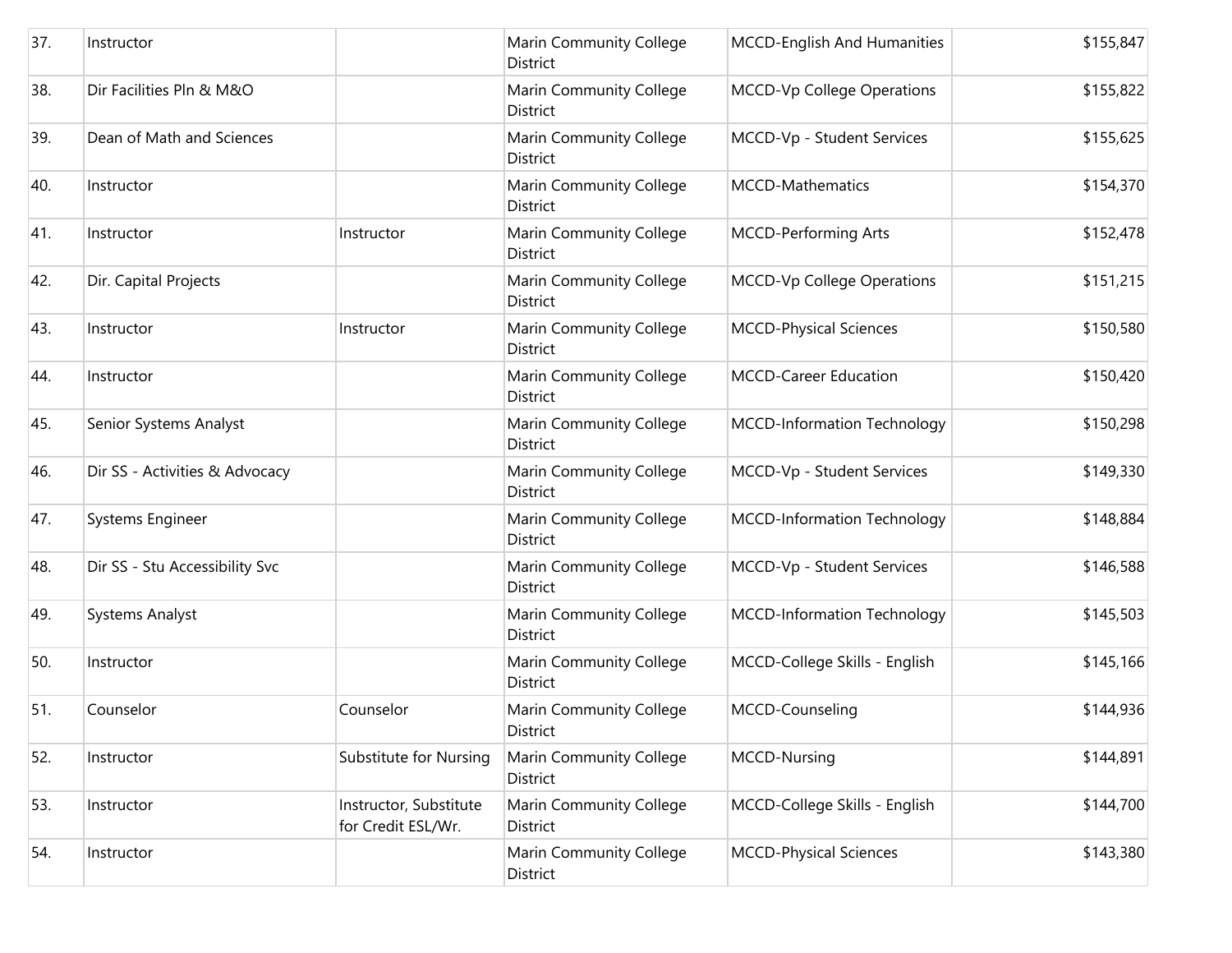| 55. | Database Administrator         |                                | Marin Community College<br>District               | <b>MCCD-Information Technology</b>         | \$142,753 |
|-----|--------------------------------|--------------------------------|---------------------------------------------------|--------------------------------------------|-----------|
| 56. | Instructor                     |                                | Marin Community College<br><b>District</b>        | <b>MCCD-Mathematics</b>                    | \$142,649 |
| 57. | Librarian                      | Substitute for Library         | Marin Community College<br>District               | MCCD-Library                               | \$142,168 |
| 58. | Instructor                     | Instructor                     | <b>Marin Community College</b><br><b>District</b> | <b>MCCD-Physical Sciences</b>              | \$140,821 |
| 59. | Instructor                     |                                | <b>Marin Community College</b><br>District        | <b>MCCD-Life And Earth Sciences</b>        | \$139,987 |
| 60. | Director of EOPS CARE CalWorks |                                | Marin Community College<br>District               | MCCD-Educational Student<br><b>Success</b> | \$138,207 |
| 61. | Dir School & Comm Partnerships |                                | Marin Community College<br>District               | <b>MCCD-Enrollment Services</b>            | \$138,140 |
| 62. | Instructor                     |                                | Marin Community College<br><b>District</b>        | <b>MCCD-Social Sciences</b>                | \$138,099 |
| 63. | Instructor                     |                                | Marin Community College<br><b>District</b>        | <b>MCCD-Life And Earth Sciences</b>        | \$137,969 |
| 64. | Instructor                     | Instructor                     | Marin Community College<br>District               | <b>MCCD-Nursing</b>                        | \$137,826 |
| 65. | Counselor                      |                                | Marin Community College<br>District               | MCCD-Counseling                            | \$137,609 |
| 66. | Instructor                     | Substitute for<br>Anthropology | Marin Community College<br>District               | <b>MCCD-Behavioral Sciences</b>            | \$137,433 |
| 67. | Dir of Comm Ed, LL, and Int Ed |                                | Marin Community College<br><b>District</b>        | MCCD-Vp - Student Services                 | \$137,051 |
| 68. | Librarian                      | Substitute for Library         | Marin Community College<br>District               | MCCD-Library                               | \$136,670 |
| 69. | Instructor                     |                                | Marin Community College<br>District               | MCCD-English And Humanities                | \$134,911 |
| 70. | Manager Employee & Labor Rel.  |                                | Marin Community College<br>District               | <b>MCCD-Human Resources</b>                | \$134,678 |
| 71. | Instructor                     |                                | Marin Community College<br>District               | <b>MCCD-Life And Earth Sciences</b>        | \$133,399 |
| 72. | Counselor                      | Counselor                      | Marin Community College<br>District               | MCCD-Testing                               | \$133,134 |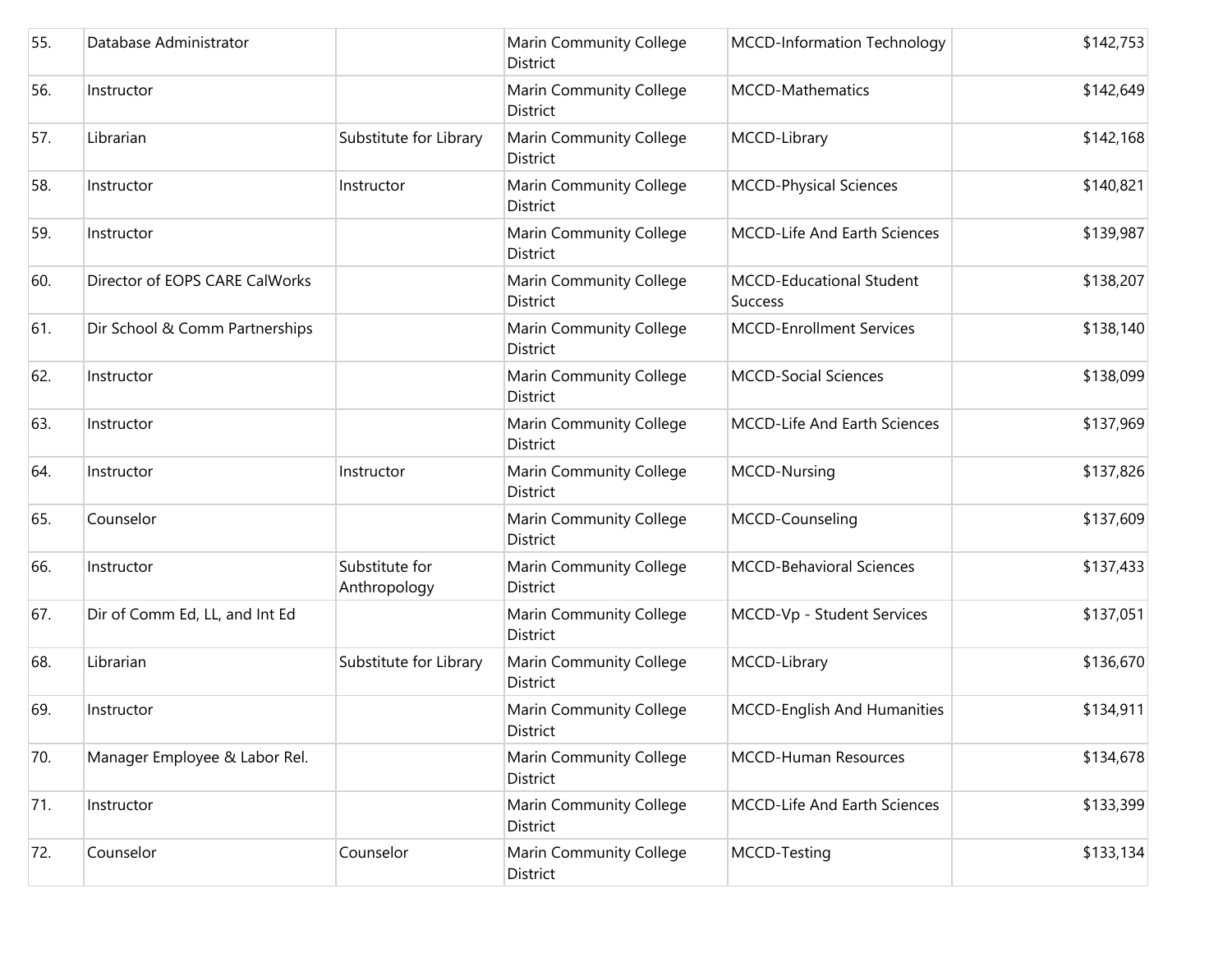| 73. | Instructor                  | Substitute for MMST                    | Marin Community College<br>District | <b>MCCD-Career Education</b>          | \$132,020 |
|-----|-----------------------------|----------------------------------------|-------------------------------------|---------------------------------------|-----------|
| 74. | Asst Dir M&0                |                                        | Marin Community College<br>District | MCCD-Maintenance And<br>Operations    | \$131,714 |
| 75. | Instructor                  |                                        | Marin Community College<br>District | MCCD-Mathematics                      | \$131,219 |
| 76. | Instructor                  |                                        | Marin Community College<br>District | MCCD-Nursing                          | \$131,069 |
| 77. | Instructor                  | Substitute for Life<br><b>Sciences</b> | Marin Community College<br>District | MCCD-Life And Earth Sciences          | \$129,545 |
| 78. | Director of Child Dev & ECE |                                        | Marin Community College<br>District | MCCD-Vp - Student Learning            | \$128,055 |
| 79. | Instructor                  |                                        | Marin Community College<br>District | MCCD-Nursing                          | \$127,466 |
| 80. | Instructor                  | Substitue for<br>Mathematics           | Marin Community College<br>District | MCCD-College Skills - Math            | \$127,282 |
| 81. | Counselor                   |                                        | Marin Community College<br>District | MCCD-Counseling                       | \$126,948 |
| 82. | Instructor                  |                                        | Marin Community College<br>District | MCCD-Mathematics                      | \$126,948 |
| 83. | Instructor                  | Instructor                             | Marin Community College<br>District | MCCD-Uc Puente Program                | \$126,756 |
| 84. | Instructor                  |                                        | Marin Community College<br>District | <b>MCCD-Behavioral Sciences</b>       | \$125,272 |
| 85. | FT NC Instructor            |                                        | Marin Community College<br>District | MCCD-College Skills - English         | \$125,127 |
| 86. | <b>Systems Analyst</b>      |                                        | Marin Community College<br>District | MCCD-Information Technology           | \$124,281 |
| 87. | Instructor                  |                                        | Marin Community College<br>District | <b>MCCD-Behavioral Sciences</b>       | \$123,816 |
| 88. | Instructor                  |                                        | Marin Community College<br>District | MCCD-Business, Information<br>Systems | \$122,491 |
| 89. | Senior Payroll Specialist   |                                        | Marin Community College<br>District | <b>MCCD-Fiscal Services</b>           | \$122,075 |
| 90. | Instructor                  |                                        | Marin Community College<br>District | <b>MCCD-Physical Sciences</b>         | \$121,771 |